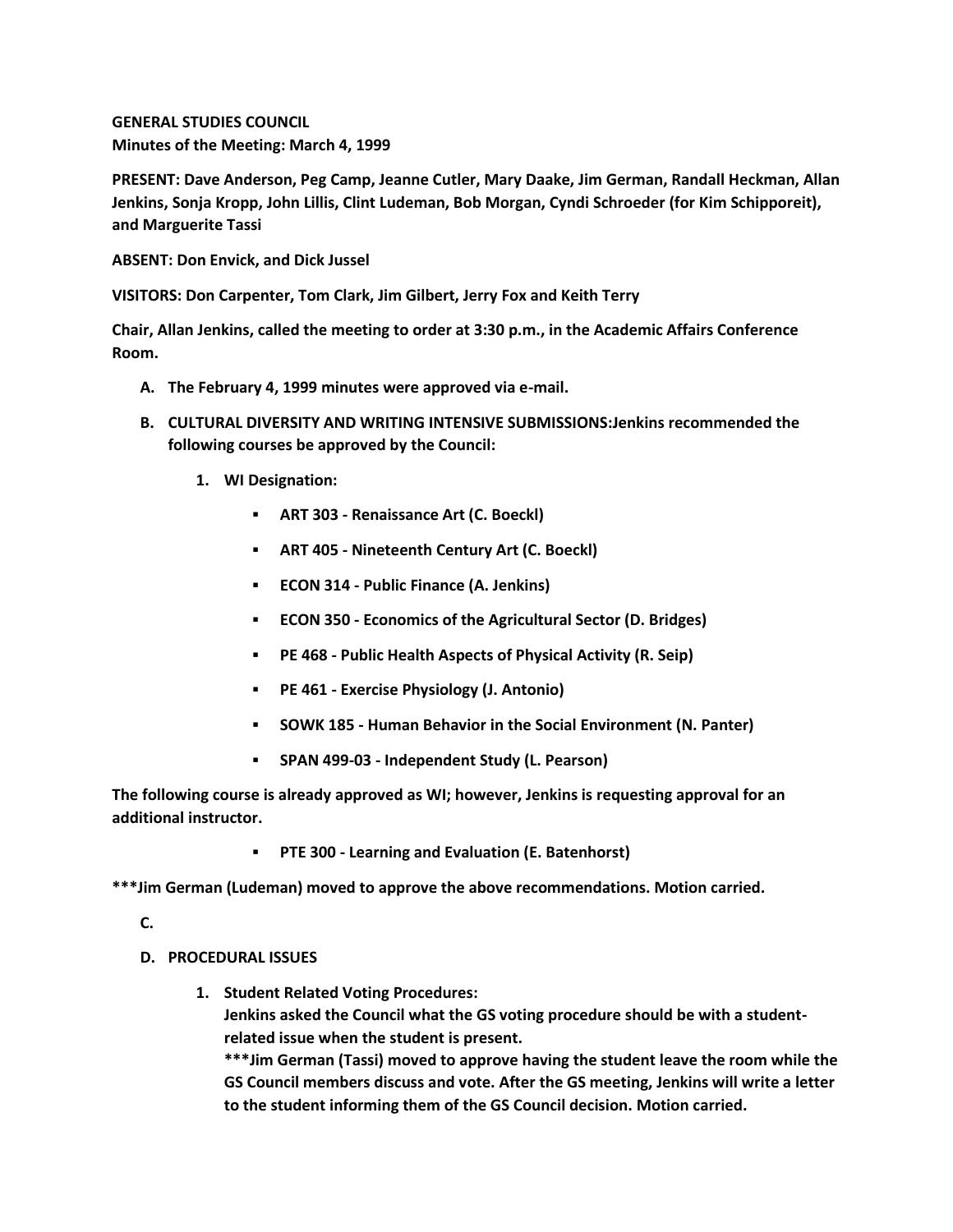**2. Course Related Voting Procedures:**

**The Council discussed the voting procedure for a course when the colleague is present. \*\*\*Sonja Kropp (Ludeman) moved to approve having the party leave the room for a portion of the final discussion and return for the voting.**

**3. Substitution Policy:**

**In some circumstances, the listed GS course may be inappropriate for a student. For example, a senior transfer student who has never taken ENG 101 needs one more composition course.**

**\*\*\*Jim German (Ludeman) moved to approve when a GS course is deemed inappropriate with a particular student, then the GS Director and the Department Chair will be directed to identify an appropriate substitute for the student. Motion carried.**

## **E. OLD BUSINESS:**

**1. Proposal to Change Total Hours in the Personal Development Category: Keith Terry proposed the maximum number of credit hours allowed in the Personal Development Category be increased to six hours from the current three credit hours. (See attached).**

**\*\*\*Clint Ludeman (Camp) moved to approve Terry's above proposal. Motion carried (5-2). Jenkins will convey this information to all four colleges.**

- **2. General Studies Program Questionnaires: Discuss at the next meeting.**
- **3. 300 Level Ad Hoc Committee Update: The committee will meet the week after Spring Break.**

## **F. NEW BUSINESS:**

- **1. Proposal to add CJUS 101 - Introduction to Criminal Justice to the Personal Development Category: Jim Gilbert proposed that CJUS 101 be added to the Personal Development Category. The Council will visit with colleagues and will take a formal vote at the next GS meeting.**
- **2. Proposal to add WSTD 200 - Introduction to Women's Studies to the Personal Development Category: Tom Clark (representing Carol Lilly) proposed that WSTD 220 be added to the Personal Development Category. WSTD 220 is offered one section a year and has a cap of 20 students. The Council will visit with colleagues and will take a formal vote at the next GS meeting.**